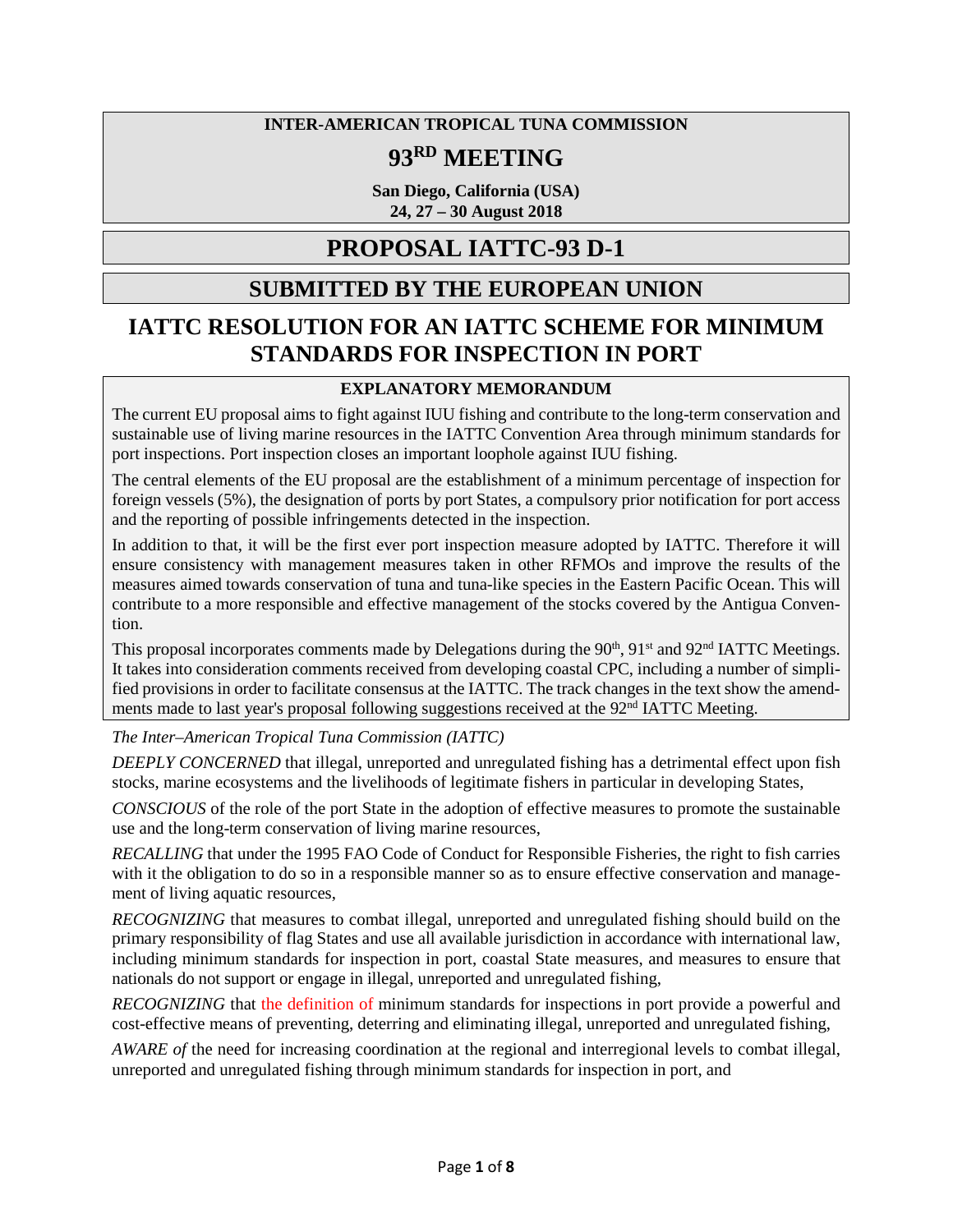*RECALLING* the relevant provisions of the Agreement to Promote Compliance with International Conservation and Management Measures by Fishing Vessels on the High Seas of 24 November 1993, the 1995 FAO Code of Conduct for Responsible Fisheries, and other relevant international law,

#### *Agrees as follows:*

#### **Assessment in Anticipation of Implementation**

- 1. Following the adoption of this Resolution, the IATTC Secretariat will identify the needs of developing CPCs related to the implementation of this Resolution; to present options and facilities for capacity building for those CPCs that might require and desire such assistance; to identify and assess any other barriers to effective full implementation; and to develop solutions to any such barriers.
- 2. This assessment will be accomplished through consultations, through questionnaires sent to all developing CPCs as set forth in Annex 2, and through any other available information.
- 3. Within 60 days following the deadline for receipt of the completed questionnaires, the Secretariat shall provide all CPCs with a report summarizing the responses, identifying any developing CPCs that may not have responded, and providing a detailed description of identified barriers to implementation.
- 4. The Commission, at its annual meeting in 2018, shall review the assessment report of the Secretariat and any individual reports from developing CPCs, as provided in paragraph 32.

#### **Scope**

 $\overline{\phantom{a}}$ 

5. Nothing in this Resolution shall prejudice the rights, jurisdiction and duties of Members and Cooperating Non-Members of the Commission (hereinafter referred to as "CPCs") under international law. In particular, nothing in this Resolution shall be construed to affect the exercise by CPCs of their authority over their ports in accordance with international law, including their right to deny entry thereto as well as to adopt more stringent measures than those provided for in this Resolution.

This Resolution shall be interpreted and applied in conformity with international law, taking into account applicable international rules and standards, including those established through the International Maritime Organization, as well as other international instruments.

CPCs shall fulfill in good faith any obligations ultimately assumed pursuant to this Resolution and shall exercise the rights recognized herein in a manner that would not constitute an abuse of right.

- 6. With a view to monitoring compliance with IATTC Resolutions, each CPC, in its capacity as a port CPC, shall apply this Resolution for an effective scheme of port inspections in respect of foreign fishing vessels carrying IATTC-managed species caught in the IATTC Convention Area (Convention Area) and/or fish products originating from such species caught in the Convention Area that have not been previously landed or transhipped at port, hereinafter referred to as "foreign fishing vessels".
- *7.* A CPC may, in its capacity as a port CPC, decide not to apply this Resolution to foreign fishing vessels chartered by its nationals operating under its authority and returning to its ports. Such chartered fishing vessels shall be subject to measures by the CPC which are as effective as measures applied in relation to vessels entitled to fly its flag.
- 8. Without prejudice to specifically applicable provisions of other IATTC Resolutions, and except as otherwise provided in this Resolution, this Resolution shall apply to all transhipments undertaken by foreign fishing vessels and to foreign fishing vessels equal to or greater than 20 meters in length overall.
- 9. Each CPC shall gradually subject foreign fishing vessels below 20 meters length overall, foreign fishing vessels operating under charter as referred to under paragraph 7, and fishing vessels entitled to fly its flag to measures that are at least as effective in combating Illegal, Unreported and Unregulated  $(IUU)^1$  $(IUU)^1$ fishing as measures applied to vessels referred to in paragraph 8. In the application of these measures

<span id="page-1-0"></span> $<sup>1</sup>$  IUU fishing refers to illegal, unreported or unregulated fishing activities as defined in Annex 1.</sup>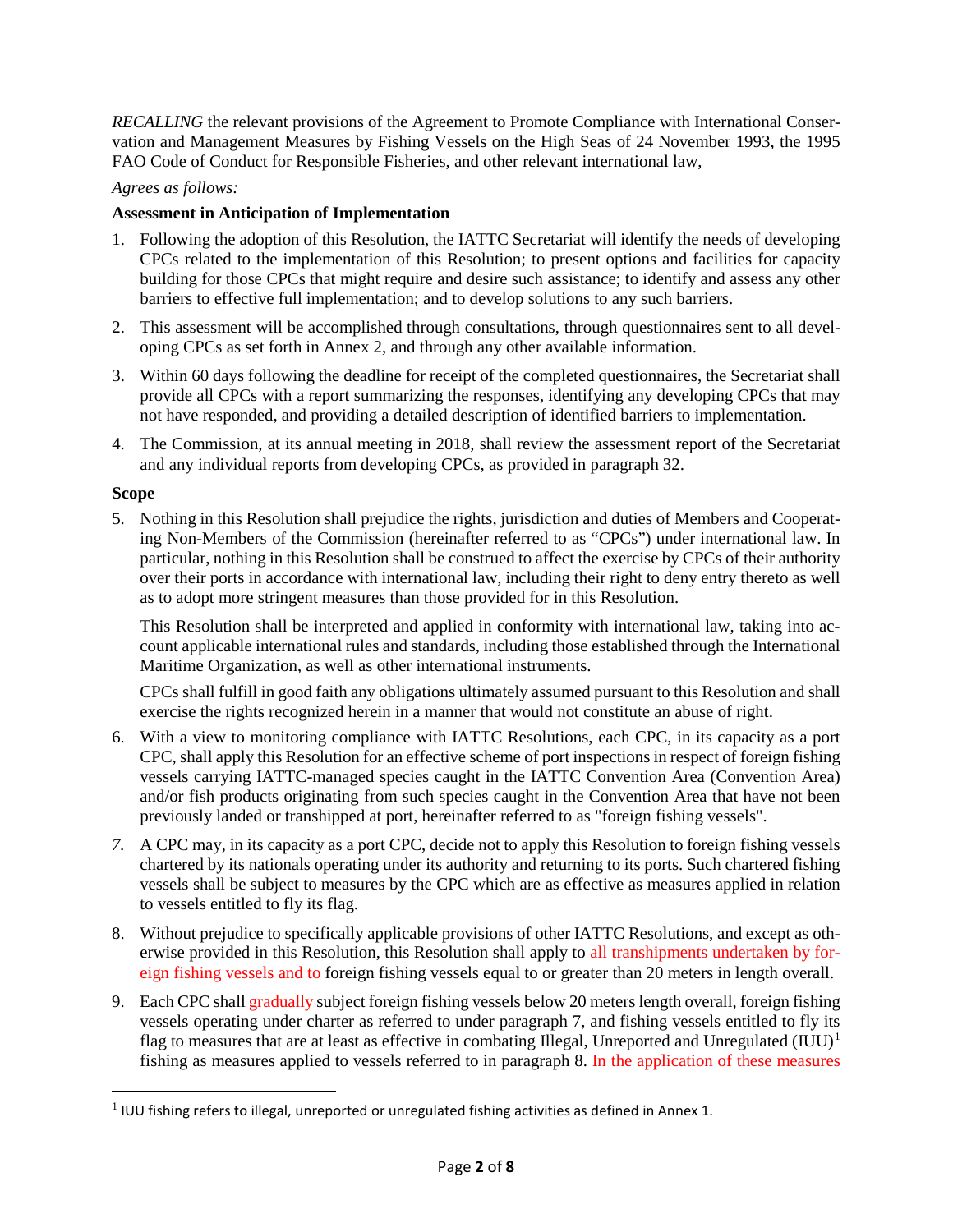CPCs may take into consideration the characteristics of the different fleets. CPCs shall inform the IATTC Director of the application and scope of the measures set out in this paragraph.

10. CPCs shall take necessary action to inform vessel owners, operators and vessel masters of fishing vessels entitled to fly their flag of this and other relevant IATTC Resolutions as well as the representatives of foreign fishing vessels seeking access to their ports.

### **Points of Contact**

- 11. Each CPC wishing to grant access to its ports to foreign fishing vessels shall designate a point of contact for the purposes of receiving notifications pursuant to paragraph 17. Each CPC shall designate a point of contact for the purpose of receiving inspection reports pursuant to paragraph 28(b) of this Resolution. It shall transmit the name and contact information for its points of contact to the IATTC Director no later than 30 days following the entry into force of this Resolution. Any subsequent changes shall be immediately notified to the IATTC Director and at least 7 days before such changes take effect. The IATTC Director shall promptly notify CPCs of any such change.
- 12. The IATTC Director shall establish and maintain a register of points of contact based on the lists submitted by the CPCs. The register and any subsequent changes shall be published promptly on the IATTC website.

#### **Designated ports**

- 13. Each CPC wishing to grant access to its ports to foreign fishing vessels shall designate its ports to which foreign fishing vessels may request entry pursuant to this Resolution.
- 14. Each CPC wishing to grant access to its ports to foreign fishing vessels shall ensure that it has sufficient capacity to conduct inspections in every designated port pursuant to this Resolution to the greatest extent possible.
- 15. Each CPC wishing to grant access to its ports to foreign fishing vessels shall provide to the IATTC Director within 30 days from the date of entry into force of this Resolution a list of designated ports. Any subsequent changes to this list shall be notified to the IATTC Director at least 14 days before the change takes effect.
- 16. The IATTC Director shall establish and maintain a register of designated ports based on the lists submitted by the port CPCs. The register and any subsequent change shall be published promptly on the IATTC website.

#### **Prior notification**

- 17. Each port CPC wishing to grant access to its ports to foreign fishing vessels shall, except as provided under paragraph18 of this Resolution, require foreign fishing vessels seeking to use its ports for the purpose of landing and/or transshipment to provide, at least 48 hours before the estimated time of arrival at the port, the following information:
	- a) Vessel identification (External identification, Name, Flag CPC, IMO No, if any, and IRCS);
	- b) Name of the designated port, as referred to in the IATTC register, to which it seeks entry and the purpose of the port call (landing and/or transshipment);
	- c) Fishing authorization or, where appropriate, any other authorization held by the vessel to support fishing operations on IATTC-managed species and/or fish products originating from such species, or to transship related fishery products;
	- d) Estimated date and time of arrival in port;
	- e) The estimated quantities in kilograms of each IATTC-managed species and/or fish products originating from such species held on board, with associated catch areas. If no IATTC species and/or fish products originating from such species are held on board, a 'nil' report shall be transmitted;;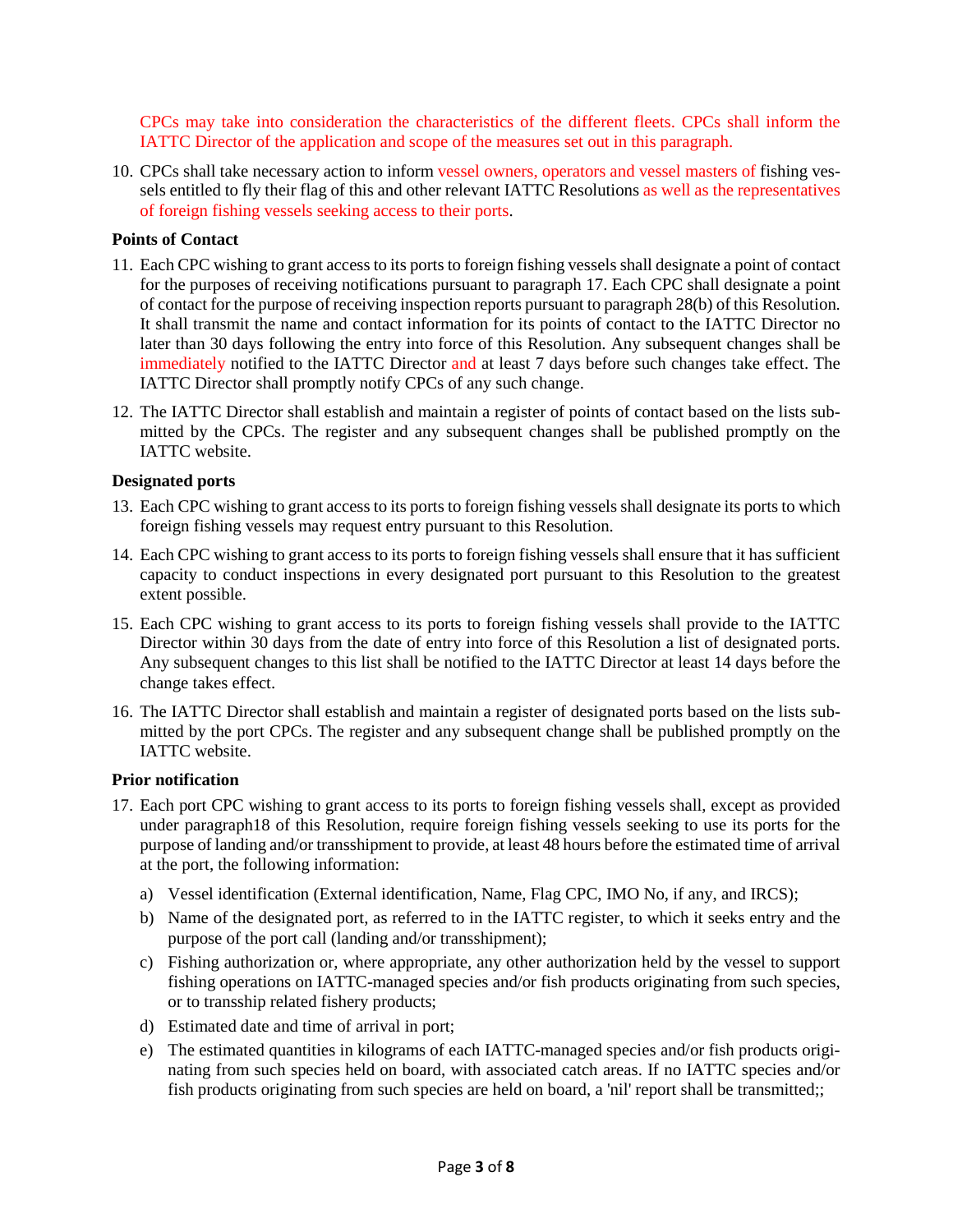f) The estimated quantities for each IATTC-managed species and/or fish products originating from such species in kilograms to be landed or transshipped, with associated catch areas.

The port CPC may also request other information as it may require to determine whether the vessel has engaged in IUU fishing, or related activities.

- 18. The port CPC may prescribe a longer or shorter notification period than specified in paragraph 17, taking into account, inter alia, the type of fishery product, the distance between the fishing grounds and its ports. In such a case, the port CPC shall inform the IATTC Director, who shall publish the information promptly on the IATTC website.
- 19. After receiving the relevant information pursuant to paragraph 17, as well as such other information as it may require to determine whether the foreign fishing vessel requesting entry into its port has engaged in IUU fishing, the port CPC shall decide whether to authorize or deny the entry of the vessel into its port. In case the port CPC decides to authorize the entry of the vessel into its port, the following provisions on port inspection shall apply.

#### **Port inspections**

- 20. Inspections shall be carried out by the competent authority of the port CPC.
- 21. Each year CPCs shall inspect at least 5% of landing and transshipment operations in their designated ports as are made by foreign fishing vessels.
- 22. The Port CPC shall, in accordance with its domestic law, take the following, inter alia, into account when determining which foreign vessels to inspect:
	- a) Whether a vessel has failed to provide complete information as required in paragraph 17;
	- b) Requests from other CPCs or relevant regional fisheries management organizations (RFMOs) that a particular vessel be inspected, particularly where such requests are supported by evidence of IUU fishing by the vessel in question;
	- c) Whether clear grounds exist for suspecting that a vessel has engaged in IUU fishing, including information derived from RFMOs.

#### **Inspection procedure**

- 23. Each inspector shall carry a document of identity issued by the port CPC. In accordance with domestic laws, port CPC inspectors may examine all relevant areas, decks and rooms of the fishing vessel, catches processed or otherwise, nets or other fishing gears, equipment both technical and electronic, records of transmissions and any relevant documents, including fishing logbooks, Cargo Manifests and Mates Receipts and landing declarations in case of transshipment, which they deem necessary to ensure compliance with the IATTC Resolutions. They may take copies of any documents considered relevant, and they may also question the Master and any other person on the vessel being inspected.
- 24. Inspections shall involve the monitoring of the landing or transshipment and include a cross-check between the quantities by species notified in the prior notification message in paragraph 17 and the quantities which are landed, transhipped or held on board by the vessels. Inspections shall be carried out in such a way that the fishing vessel suffers the minimum interference and inconvenience, and that degradation of the quality of the catch is avoided to the extent practicable.
- 25. On completion of the inspection, the port CPC inspector shall provide the Master of the foreign fishing vessel with the inspection report containing the findings of the inspection, including possible subsequent measures that could be taken by the competent authority of the CPC. The inspector shall sign the report. The Master shall be given the opportunity to add any comments or objection to the report, to contact the competent authority of the flag CPC. A copy of the report shall be provided to the Master.
- 26. The port CPC shall transmit a copy of the inspection report electronically or by other means to the flag CPC point of contact and the IATTC Director no later than 14 days following the date of completion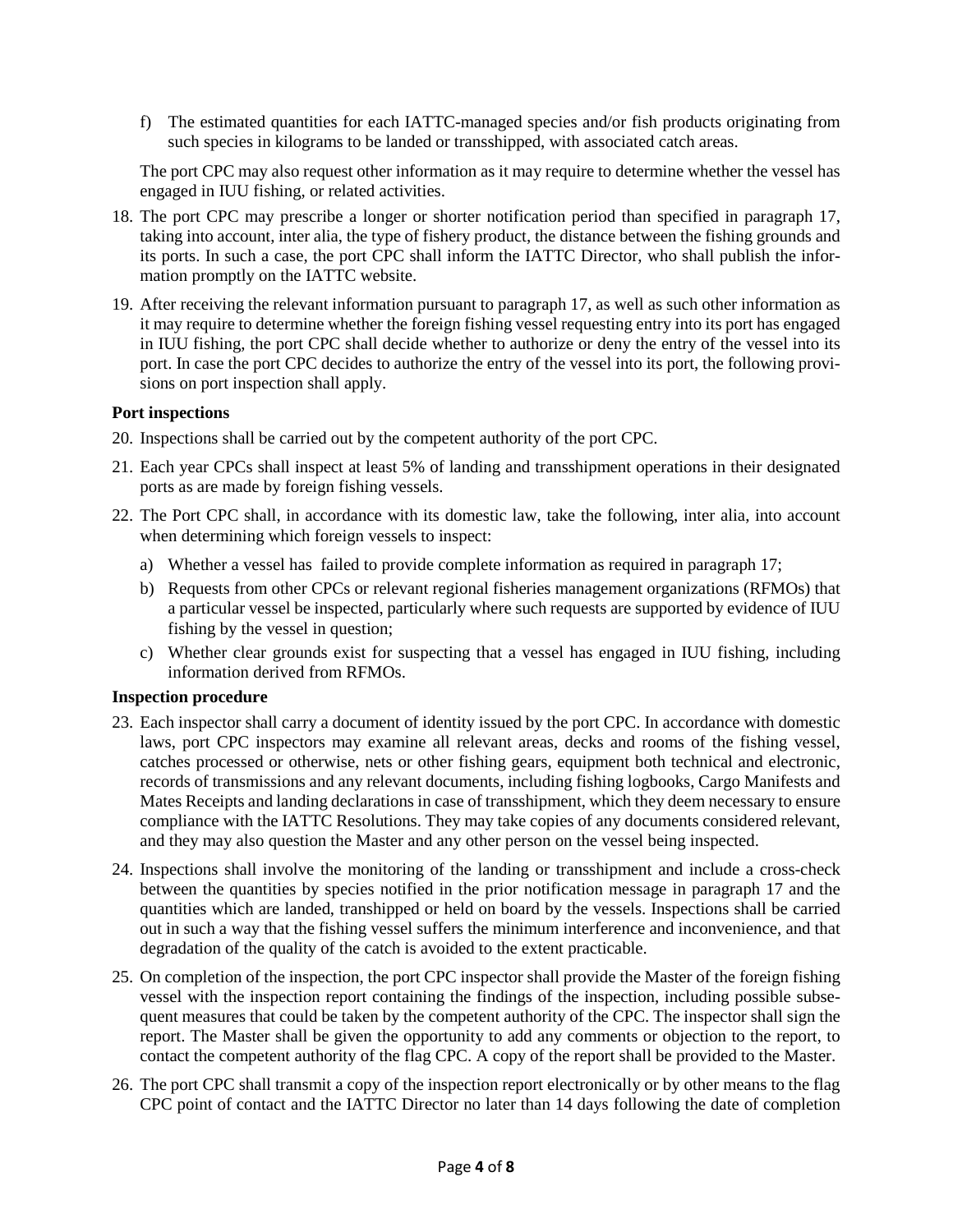of the inspection. If the inspection report cannot be transmitted within 14 days, the port CPC should notify the IATTC Director within the 14 day time period the reasons for the delay and when the report will be submitted.

27. Flag CPCs shall take necessary action to ensure that Masters facilitate safe access to the fishing vessel, cooperate with the competent authority of the port CPC, facilitate the inspection and communication and not obstruct, intimidate or interfere, or cause other persons to obstruct, intimidate or interfere with port CPC inspectors in the execution of their duties.

#### **Procedure in the event of infringements**

- 28. If the information collected during the inspection provides evidence that a foreign fishing vessel has committed an infringement of the IATTC Resolutions, the inspector shall:
	- a) record the infringement in the inspection report;
	- b) transmit the inspection report to the port CPC competent authority, which shall promptly forward a copy to the IATTC Director and to the flag CPC point of contact;
	- c) to the extent practicable, ensure safekeeping of the evidence pertaining to such alleged infringement.
- 29. If the infringement falls within the legal jurisdiction of the port CPC, the port CPC may take action in accordance with its domestic laws. The port CPC shall promptly notify the action taken to the competent authority of the flag CPC and to the IATTC Director, who shall promptly publish this information in a secured part of the IATTC website.
- 30. Infringements that do not fall within the jurisdiction of the port CPC, and infringements referred to in paragraph 29 for which the port CPC has not taken action, shall be referred to the flag State and, as appropriate, the relevant coastal State.. Upon receiving the copy of the inspection report, the flag CPC shall promptly investigate the alleged infringement and notify the IATTC Director of the status of the investigation and of any enforcement action that may have been taken within 6 months of such receipt. If the flag CPC cannot provide the IATTC Director this status report within 6 months of such receipt, the flag CPC should notify the IATTC within the 6 month time period the reasons for the delay and when the status report will be submitted. The IATTC Director shall promptly publish this information in a secured part of the IATTC website. CPCs shall include in their Compliance questionnaire information regarding the status of such investigations.
- 31. Should the inspection provide evidence that the inspected vessel has engaged in IUU activities as referred to in Resolution C-05-07, the port CPC shall promptly report the case to the flag CPC and notify as soon as possible the IATTC Director, along with its supporting evidence.

### **Requirements of developing CPCs**

- 32. On the basis of the outcome of the assessment exercise set forth in Annex 2 and in paragraphs 1 to3, developing CPCs requiring assistance shall submit a plan of action for the implementation of this Resolution. CPCs shall give full recognition to the special requirements of developing CPCs in relation to a port inspection scheme consistent with this Resolution. As of 1 January 2019, and following the result of the assessment of needs, the Special Sustainable Development Fund established by Resolution C-14-03, either directly or through supplementary voluntary contributions from CPCs, shall provide assistance to developing CPCs in order to, *inter alia:*
	- a) Develop their capacity including by providing technical assistance and establishing an appropriate funding mechanism to support and strengthen the development and implementation of an effective system of port inspection at national, regional or international levels and to ensure that a disproportionate burden resulting from the implementation of this Resolution is not unnecessarily transferred to them and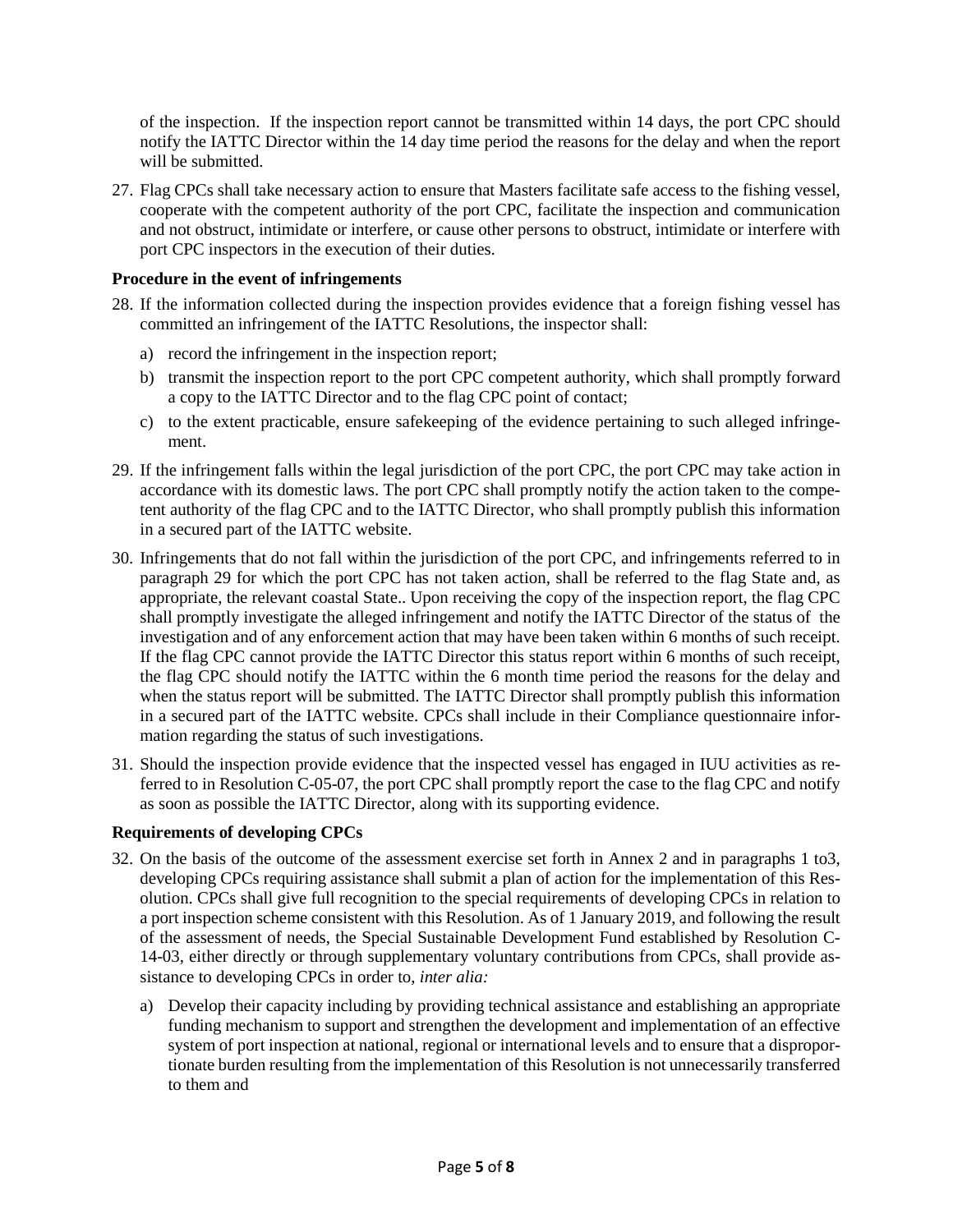b) Facilitate their participation in meetings and/or training programmes of relevant regional and international organizations that promote the effective development and implementation of a system of port inspection, including monitoring, control and surveillance, enforcement and legal proceedings for infractions and dispute settlements pursuant to this Resolution.

#### **General provisions**

- 33. CPCs are encouraged to enter into bilateral agreements/arrangements that allow for an inspector exchange program designed to promote cooperation, share information, and educate each party's inspectors on inspection strategies and methodologies which promote compliance with IATTC Resolutions. A description of such programs should be provided to the IATTC Director which should publish it on the IATTC website.
- 34. Without prejudice to the domestic laws of the port CPC, the flag CPC may, in the case of appropriate bilateral agreements or arrangements with the port CPC or at the invitation of that CPC, send its own officials to accompany the inspectors of the port CPC and observe or take part in the inspection of its vessel.
- 35. Flag CPCs shall consider and act on reports of infringements from inspectors of a port CPC on a similar basis as the reports from their own inspectors, in accordance with their domestic laws. CPCs shall cooperate, in accordance with their domestic laws, in order to facilitate judicial or other proceedings arising from inspection reports as set out in this Resolution.
- 36. The IATTC Director shall develop model formats for prior notification reports and inspection reports required under this Resolution, taking into account forms adopted in other relevant instruments, such as international organisations and other RFMOs, for consideration at the 2018 Annual Meeting of the Commission.
- 37. The Commission shall review this Resolution no later than its 2020 Annual Meeting and, if appropriate, taking into account developments in other RFMOs and/or international for a and consider revisions to improve its effectiveness. The Secretariat will report annually on the implementation of this measure.
- 38. This Resolution shall enter into force on January 1, 2020.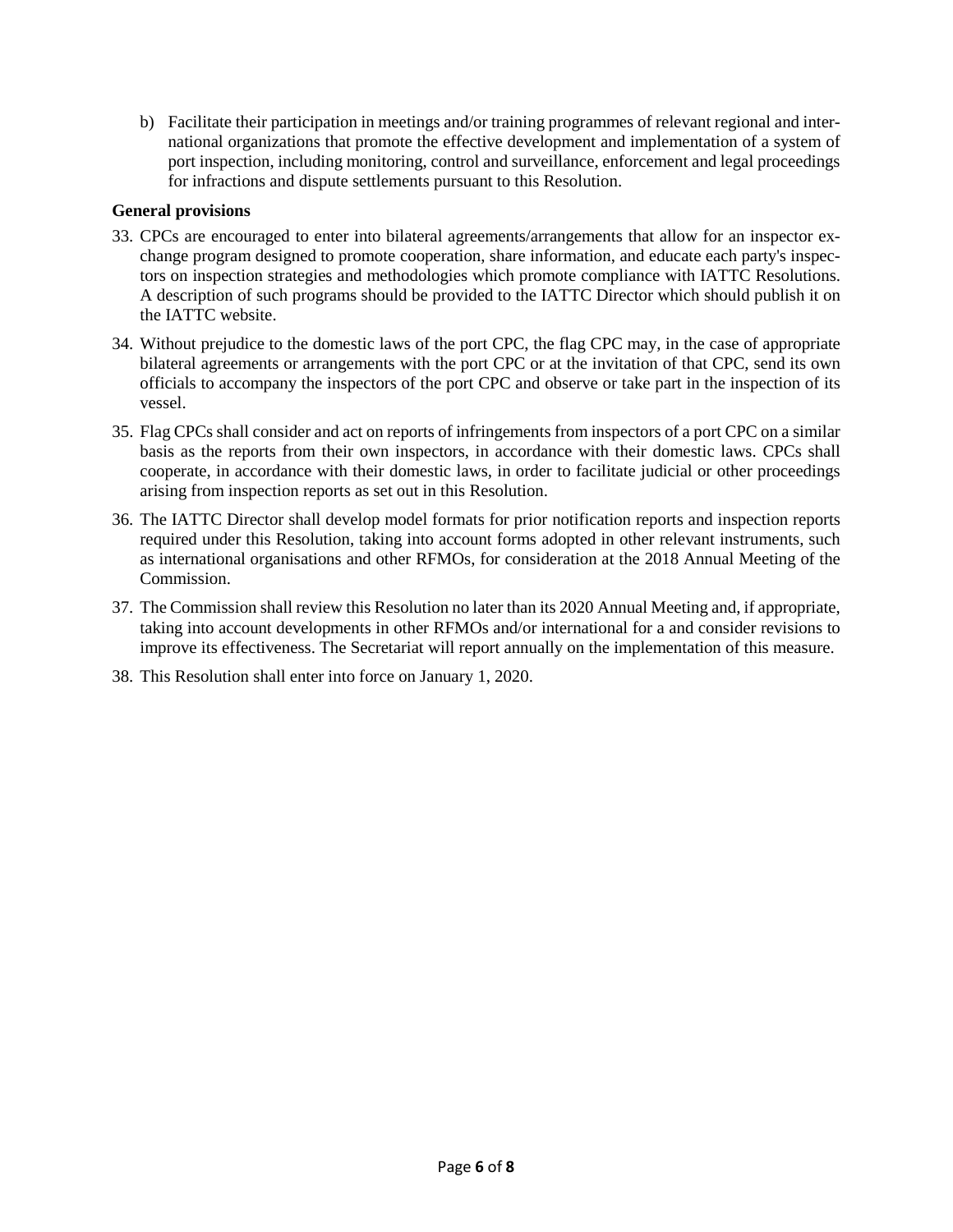#### **ANNEX 1**

As defined by FAO in the International Plan of Action to Prevent, Deter and Eliminate Illegal, Unreported and Unregulated Fishing, IUU fishing means:

**Illegal fishing** refers to fishing activities:

- (1) conducted by national or foreign vessels in waters under the jurisdiction of a State, without the permission of that State, or in contravention of its laws and regulations;
- (2) conducted by vessels flying the flag of States that are parties to a relevant regional fisheries management organization but operate in contravention of the conservation and management measures adopted by that organization and by which the States are bound, or relevant provisions of the applicable international law; or
- (3) in violation of national laws or international obligations, including those undertaken by cooperating States to a relevant regional fisheries management organization.

#### **Unreported fishing** refers to fishing activities:

- (1) which have not been reported, or have been misreported, to the relevant national authority, in contravention of national laws and regulations; or
- (2) undertaken in the area of competence of a relevant regional fisheries management organization which have not been reported or have been misreported, in contravention of the reporting procedures of that organization.

#### **Unregulated fishing** refers to fishing activities:

- (1) in the area of application of a relevant regional fisheries management organization that are conducted by vessels without nationality, or by those flying the flag of a State not party to that organization, or by a fishing entity, in a manner that is not consistent with or contravenes the conservation and management measures of that organization; or
- (2) in areas or for fish stocks in relation to which there are no applicable conservation or management measures and where such fishing activities are conducted in a manner inconsistent with State responsibilities for the conservation of living marine resources under international law.